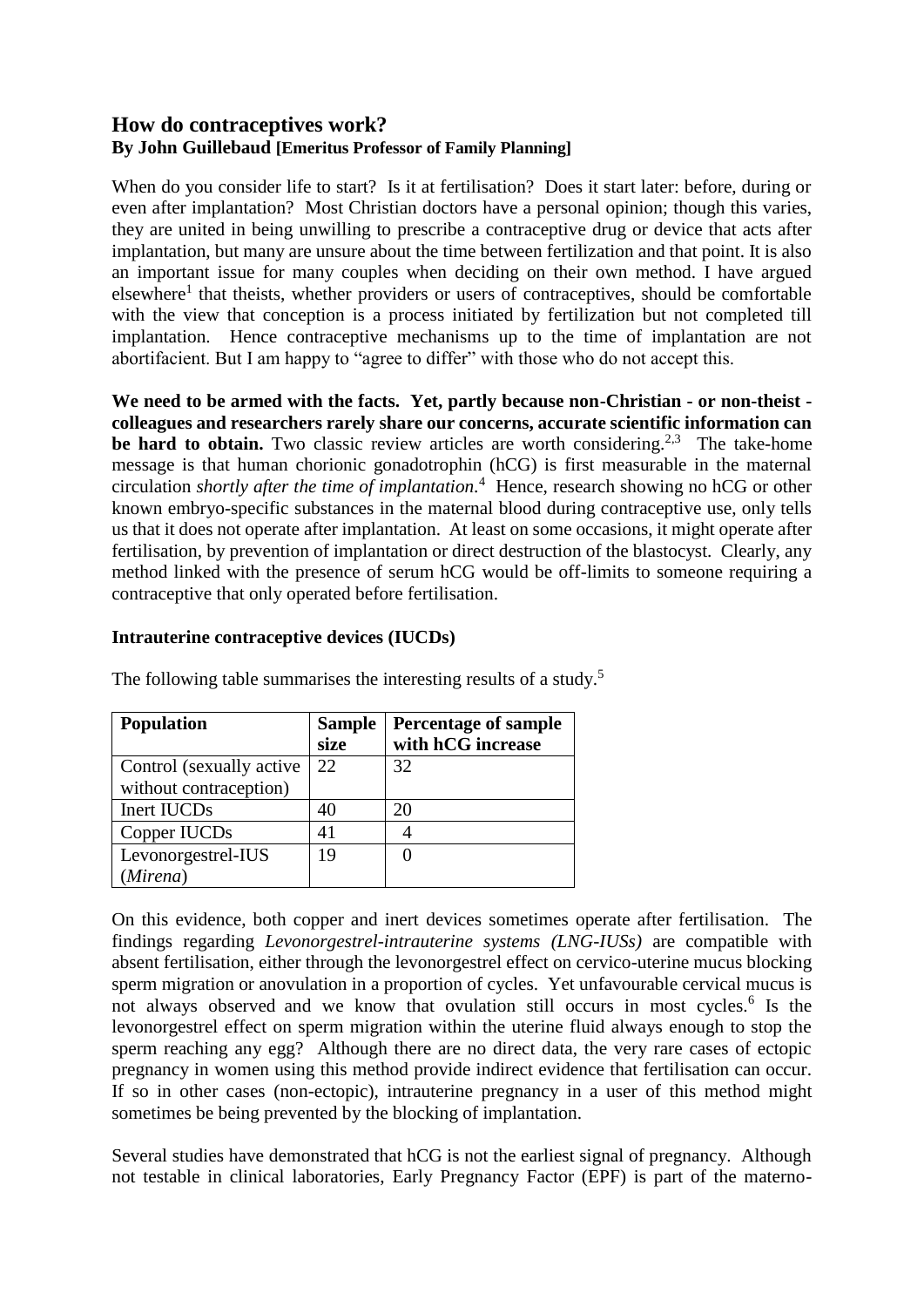embryonic immunomodulatory interaction. It appears two to six days earlier than hCG and can occur two to seven days after ovulation in women who have conceived.<sup>7</sup> In fact, EPF is detectable in maternal serum in some cases within 24-48 hours of fertilisation.<sup>8</sup> However, the vast majority of research using EPF has been for detecting very early pregnancy in subfertile women, not for aiding our understanding of the exact modes of action of various contraceptives. More research is needed in this area. So, as there is no routinely testable biological marker of the time between fertilisation and implantation, we must remain unsure also that the Levonorgestrel intrauterine systems (IUSs) never operate post-fertilisation.

## **Systemically applied hormonal methods**

With the notable exception of the desogestrel-containing progestogen-only pills (POPs) such as *Cerazette*®, or Cerelle®], POPs probably do sometimes act post-fertilisation.<sup>9</sup> Except *if the woman is breastfeeding* (see below), non-desogestrel POPs permit ovulation in many cycles. Reduced sperm-penetrability of cervico-uterine mucus is unlikely to explain all the failures to conceive in the presence of ovulation. As with intrauterine devices, the occurrence of ectopic pregnancies provides further evidence, though not proof, of this. Importantly, *any* well-taken POP in combination with the so-called Lactational Amenorrhoea Method (LAM)<sup>10</sup> equates to an anovular method, not acting after fertilization. LAM - in which there is full breastfeeding plus amenorrhoea plus baby not yet more than 6 months of age - already has 98% efficacy, so the combination is essentially 100% effective, and by pre-fertilisation mechanisms.

## **What about the combined oral contraceptive (COC)?**

Obviously a *forgetful* COC user, particularly if taking the lowest dose UK products with the currently-marketed pill-free interval (PFI) of 7 days between packs, might risk ovulation and yet not conceive. That regimen is now outdated $10-13$ , since hormonal and ultrasound data show that such a long PFI permits the suppressed ovary to regain ovulatory potential. It is the lengthening of the PFI, which after all is a *contraceptive-free* interval, that causes nearly all pill-failure pregnancies and 'near-misses' (the mechanism of the latter being our concern here). With or in fact *even without* lengthening of the pill-free time beyond 7 days, if ovulation occurred without conception it still does not follow that the COC necessarily acted postfertilisation:

1 First, the sperm might have been blocked by the progestogen contained in COC's, that wellknown effect on the mucus, as with POPs. Moreover:

2 Most authorities express the view that if the COC effect is too weak to prevent ovulation, then it will also be too weak to suppress endogenous hormones sufficiently to imperil an embryo. Indeed the risk of pregnancy-loss, always real through a range of causes, should be no higher than background through the COC because:

(i) recently the view has grown that in *ovulatory* cycles, if LH is present in sufficient amounts to trigger ovulation then it will also produce a surge of hormones from the corpus luteum, hence sufficient luteinising effect in the endometrium to allow implantation. Therefore if fertilisation has taken place the endometrium will be sufficiently prepared to enable successful implantation despite the administered artificial hormones, ie eliminating any abortifacient effect. Indeed:

(ii) obstetricians often describe the embryo as a "perfect parasite". It seems to modify the intrauterine environment in its own favour very quickly, regardless of almost all other factors. These points 1-4 apply also to desogestrel POPs, or any POP during full breastfeeding.

# *Crucially, even if any pill regimen truly has the capacity to block implantation, this does not of necessity mean that it ever needs to operate by the use of that mechanism.*  **Incontrovertibly, if ovulation never occurs in the user, none of the above discussion on**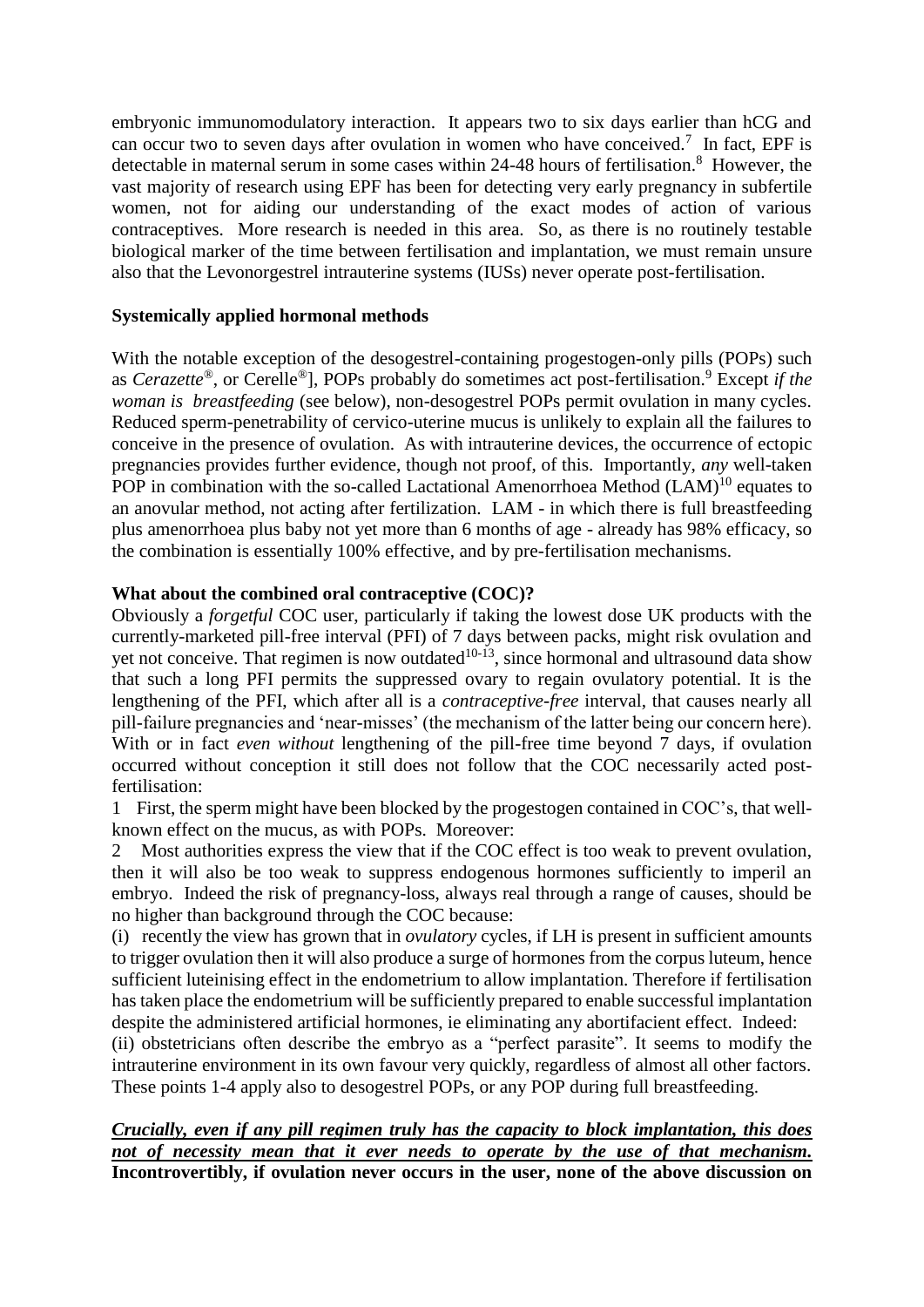**the (unproven) possibility of post-ovulatory contraceptive effects of pills even applies.** Therefore, if a couple hold the view that blocking implantation is a form of abortion - despite my arguments elsewhere against that being a necessary view for theists,<sup>1</sup> anyway - and are worried that their pill-taking might ever entail that mechanism, they should take steps to ensure no escape ovulations ever occur. This means not taking the COC by the 'outdated' 21/7 regimen but instead use what I term the  $21<sup>st</sup>$  century way, taking it continuously 365/0. This avoids the "unsuppressing" of the COC-suppressed ovaries by the licensed and established but wrong routine, of omitting pills to produce the regular 7-day contraceptive-free interval. There is clear evidence that this time without taking the contraceptive is too long for some women.<sup>10,11</sup> Continuous pill-taking so strengthens the anovulation mechanism as to allow at least 4 pills to be omitted at any time, whether inadvertently or at the woman's choice, with zero need for extra precautions! The *continuous-flexible* or *tailored* regimen is often ideal, in which the woman has discretion, on her own "say-so", to try the effect of a 4-day break if she has unacceptable bleeding.<sup>10-13</sup> See the latest UK patient information leaflet from Sexwise/fpa.<sup>13</sup>

## **Other methods**

Subdermal implants (eg Nexplanon**®**), and injectables (depot medroxyprogesterone acetate, DMPA) given as *Depo-Provera***®** im or *Sayana Press***®** sc are brilliantly effective anovulants. They must be injected accurately up to every 13 weeks. For someone with the concern here regarding modes of action, there is the good option of having their injection every ten weeks. This gives added confidence that ovulation is always blocked, with the to-them unacceptable back-up anti-implantation mechanism never being required.

## **Summary**

Assuming perfect compliance to regimens, with the above adjustments, I feel one could be confident that, even after say 20 years' perfect use of the COC, the desogestrel POP, a subdermal implant or DMPA, there would not have been a single occasion when a postfertilisation mechanism would have been utilised. *Moreover, having done everything possible in the light of the best available scientific data, might not a believer legitimately ask her omnipotent Lord to ensure that this would be so for her?*

After prayerful consideration, my own personal view remains unequivocally, anyway, that implantation is the biological event that separates family planning from abortion<sup>1</sup>. That said, I conclude by listing a range of methods that are entirely secure for those who hold the absolutist ethical position that blocking implantation is a form of abortion:

- **Male and female sterilisation**.
- **The combined oral contraceptive pill (COC) -** and the combined hormonal **vaginal ring** and **cutaneous patch** - provided always that one of the preferred continuous regimens with no 7-day contraceptive-free intervals is used.10-13
- The **desogestrel POP**, since it is a POP that is as effective as the 21/7 COC at blocking ovulation, plus it has the strong back-up of blocking fertilization by the mucus effect. Moreover, it is taken 365 days a year and so does not have the 21/7 COC's weakness of regular 7-day breaks from its actions. Additionally points 1-2(ii) above re the improbability of post-ovulation contraceptive effects apply here as to COCs.
- **Any POP during total breastfeeding**, including of course a desogestrel one, since this is supplementing the lactational amenorrhoea method  $(LAM)^{13}$ . With the old-type POP which is less strongly anovulant, there could be a slight risk of breakthrough ovulation (and hence the back-up anti-implantation mechanism being used) during weaning. Therefore as soon as the baby was not obtaining 100 percent of its nutrition from breast-